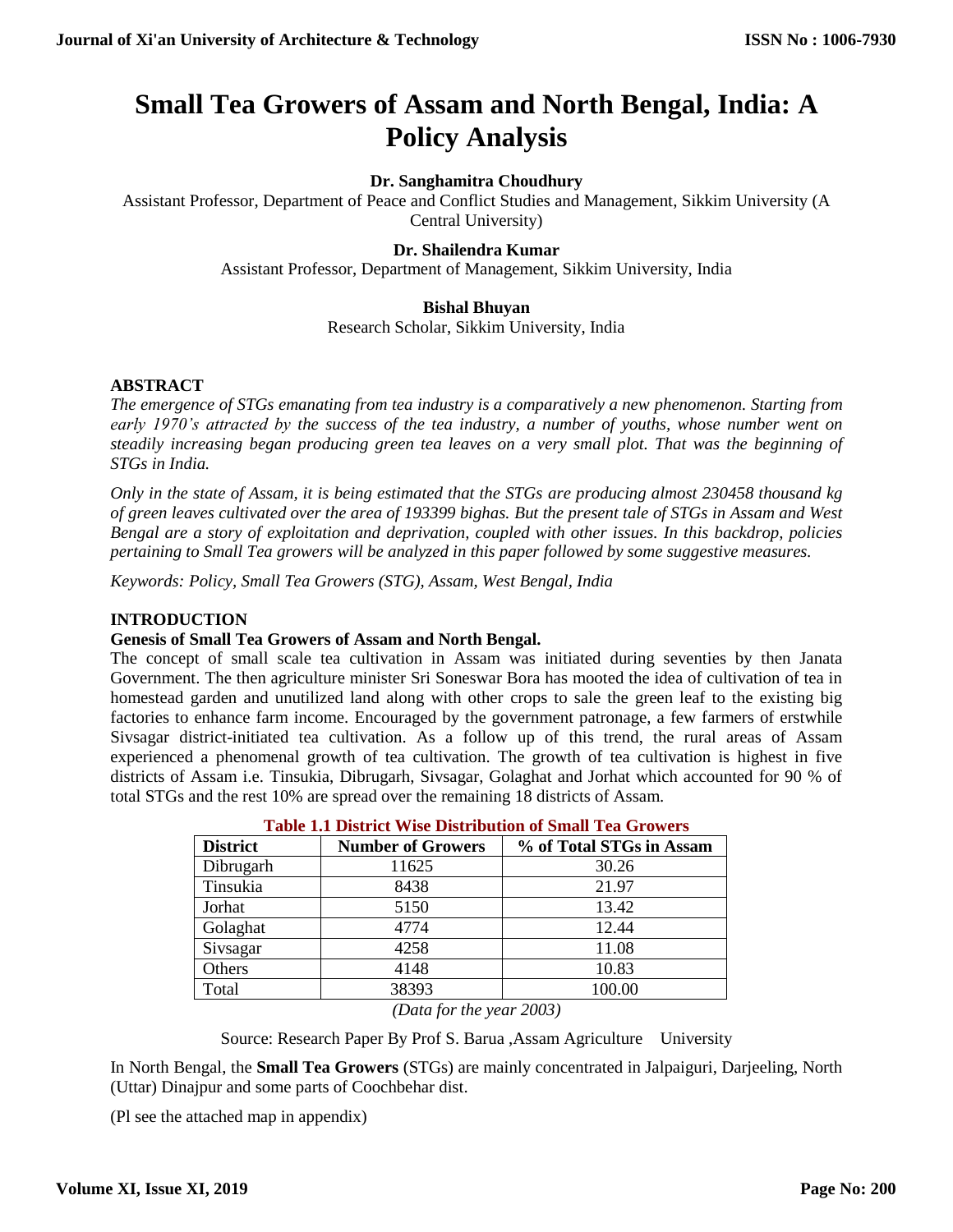| <b>District</b> | <b>Block</b>                                  |  |  |
|-----------------|-----------------------------------------------|--|--|
| Jalpaiguri      | Sadar, Rajganj, Maynaguri, Malbazar, Mattelli |  |  |
| Darjeeling      | Phansedewa, Naxulbari, Kharibari              |  |  |
| UttarDinajpur   | Chopra, Islampur, Goalpokhar                  |  |  |
| Coochbehar      | Mekhliganj                                    |  |  |

| Table 1.1: Block wise concentration of STGs in North Block |
|------------------------------------------------------------|
|------------------------------------------------------------|

Source: Based on the field work of Researcher

Small tea sector mushroomed in North Bengal because tea was found to be relatively economically viable than other crops and it seems that it will also remain remunerative for the years to come. The earlier crops that were in vogue were Paddy and Jute in Jalpaiguri area, Pineapple in Darjeeling area*, Til* (kind of oil seed) in Uttar Dinajpur area.

Now in North Bengal nearly 15000 STGs are cultivating tea and nearly 3 lakhs people are directly or indirectly engaged with this sector in rural areas.

It is important to discuss the steps/initiatives/Policies taken up by the TBI, GOI for the STGs of Assam and North Bengal to understand their plight.

1 **Policies of Land regularization**- In Assam, most of the growers are growing tea in government land, ceiling surplus land and so on. In absence of proper land documents, the STGs are unable to register their farm unit with tea board and hence could not take financial benefits offered by Board. **The Assam Fixation of Ceiling on land holding Act 1956**(which has been amended thrice in the year, 1972,1975 and 1976) has demarcated the maximum ceiling of land of a cultivator as 80 bigha (50 bigha in general, 30 bigha for housing, thatch bari and others 30 bigha) but Assam government has not included tea as a special cultivation under this Act. But as per the definition of tea board, the STGs can be included under this Act and can get the benefits .As land is a state subject, the lenient attitude of the Assam government has aggravated the land problem. On the top of it , Assam's Revenue Departments **order number RSR-9/88/PT/1-31 dated April 19,2000** , has further increased the land problem and defines the premium on the following categories of land if one aspire to acquire government land for tea cultivation. The applicable rates under various categories are as follows:

- a. If an unemployed youth wants to acquire government land, he has to pay premium @ 33.33% per bigha on the prevailing market rate.
- b. If one wants *un-encroached* government land for cultivation, he has to pay premium @ 150% per bigha on the prevailing market rate.
- c. If he want encroached government land for cultivation, he has to pay premium @ 200% per bigha on the prevailing market rate

If one wish to regularize STG's already encroached government land (where he/the grower started tea plantation) ,he has to pay premium @ 200%per bigha on the prevailing market price. On the top of it, he has to pay Rs 3 per bush as a penalty for not taking prior permission for cultivation.

**Observation regarding implementation**: It is not feasible to pay such premiums by the STGs to the government. Moreover there is no standard rate of value of the land in Assam on which the STGs can bank upon as it varies from district to district and within districts even. However the *Disguised STGs* can avail such lands as they are economically sound. Moreover, STGs are yet to , avail the *patta* land in Assam. Thereby, they face lots of problems in obtaining bank loan. It is being suggested that anti STG land policy of Government of Assam should be amended, so that land regularization process will be an easy task. Government should come out with farmer's friendly policy and undertake land allotment on priority basis in those areas where farmers have already grown tea. In this regard the D.C of Lakhimpur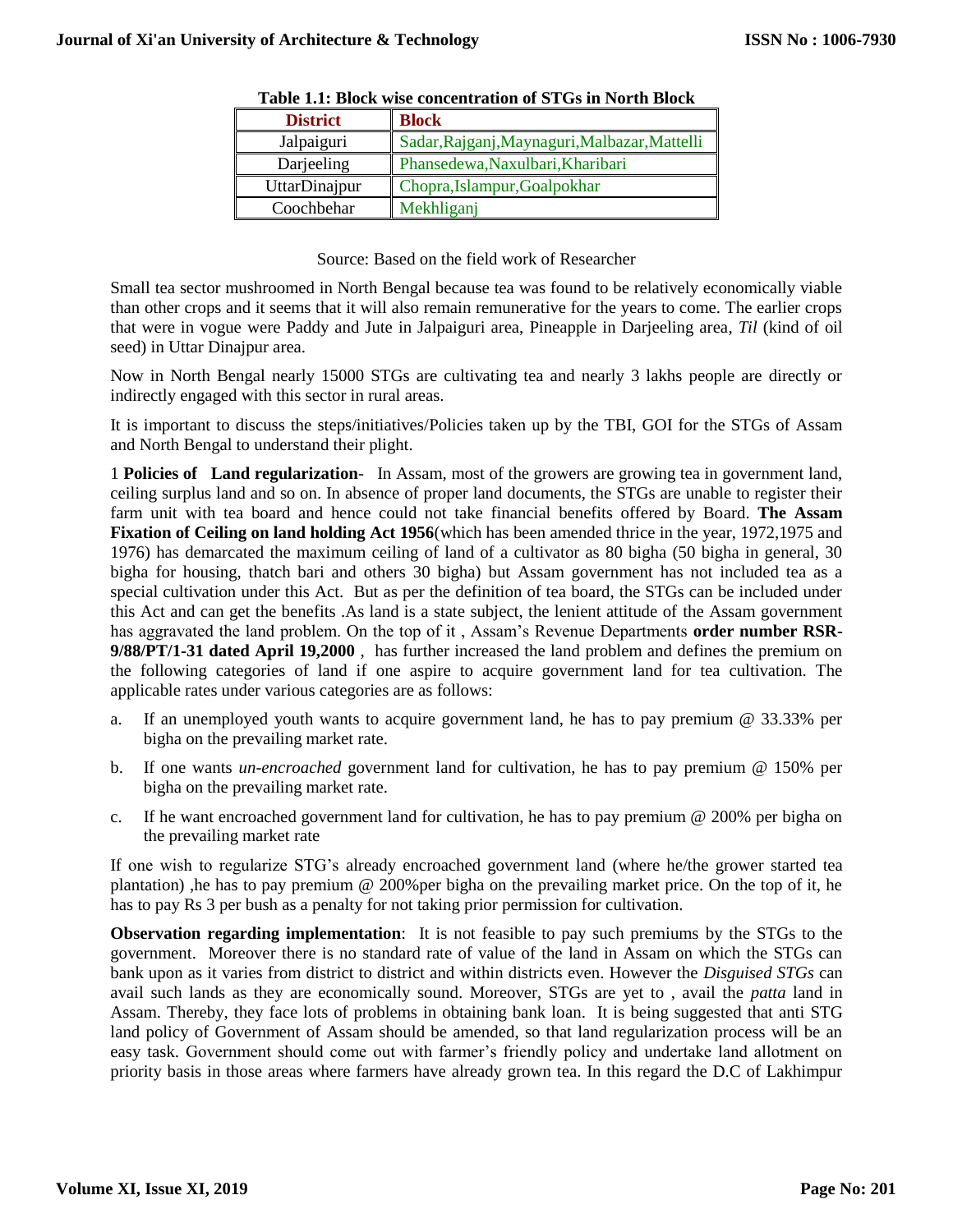area of Assam can be taken as a role model who has taken the initiative of issuing land certificate to 100  $\mathrm{STGs^1}.$ 

In **North Bengal** too, substantial number of STGs has not yet submitted application for regularization of land. Many of the STGs are illiterate to understand the complexities of government procedures(for distribution of lilterate and illiterate population of STGs ,please refer Appendix). There are a number of taxable slots for STGs, designed by Govt of West Bengal.

a. Land rent of Rs 30+80% cess per year per acre of tea cultivation.

b. Salami land of Rs 15000 ha. for vested, patta land plantation for 30 years long term lease

c. West Bengal REP and primary education cess@ 12 paise /kg green leaf.

d. Agriculture income tax 30%, besides panchayat and professional tax are applicable for STGs.<sup>2</sup>

Most of the growers are growing tea in their own land or in some cases they are using *Government Patta (Lease) /Khatiyan Land/Tribal Land* .In West Bengal, it is mandatory to take NOC or long term lease for tea cultivation from the land and land reforms department .Though the Labour department has not come up with any substantial steps, the present Chief Minister of West Bengal has set up a panel to find solutions to the problems afflicting this arena.

2. **Policies taken for stoppage of Green leaf theft and smuggling**- The continuing incidents of theft of green leaf from various tea garden of upper Assam (specially Dibrugarh and Tinsukia) has become a cause of serious concern to the district Administration. Smuggled Tea leaves from Nepal and its way to some Indian BLFs has always been a major source of worry for the STGs of North Bengal.

However, in Assam ,A District level Monitoring Committee on tea related matters has been formed in the year 2000, headed by deputy commissioners of respected districts .Other members of the committee are members from ABITA and TAI( tea research India),BCP ( *Bhartiya Cha Parishad*),members from STGs and BLFs organizations. In addition to that there will be two district level officials .Some of the activities that they have discussed in their minutes are, to initiate steps by STGs not to encourage carrying or buying of illegal tea leaves, theft, proper monitoring of green tea leaves business, the truck carriers engaged in carrying of green tea leaves should also carry the nameplates indicating names of the factory, route maps, names of small tea growers and total customer etc.

In North Bengal the conditions are likely to change now following a meeting convened by the state industry and commerce minister in Kolkata. As per the proposal of the government of India a special policing will be introduced along the Indo Nepal border.

3. Tea Board has come up in **its tenth plan period** with certain schemes for the formation of 1) **SHG (Self Help Group**) in this region. However, in Dibrugarh area, Lahdoi co-operative society has come up, though it couldn't sustain .The idea of SHG is being mooted as it will be easier for the STGs for disposal of green leaf directly to the manufacturing factories and get a reasonable price. Besides procurement and supply of inputs, technology and information dissemination, collection, storage and transportation of the leaves are some of the areas that are propagated through this concept. Coming up to the SHGs in North Bengal, the model for this purpose was adopted by analyzing the SHG of neighbouring North Eastern state Tripura's *Durgabar*i SHG .With the help of Tea Board ,now Panbari ( in Jalpaiguri dist, Matnaguri block) has become North Bengals first SHG and it is running successfully since two years . SHGs working in these area are, Panbari, Jai Jalpesh, Premchand Gach, Shiv Shakti, Radha Govindo,Jagta Gaon, Shabtiguri, Maa Laxmi ,Laxmi dangee ,Khoribari, Naxalbari, Mahamilan.it is indeed a welcoming step in the history of the North Bengal small tea growers.

Coining the growth of STG in Assam as a *sociological phenomena*, Union Commerce Minister Jairam Ramesh says that the Tea Board of India would set up 2)**five co-operative tea processing factories** for STGs in Assam.This would help about 50,000 of them to realize better price for their produce. The Tea Board will soon identify the locations of these co-operatives, each of which will have a processing

<sup>&</sup>lt;sup>1</sup> AASTGA report, Tinisukia, Assam. 2006.

<sup>2</sup> United Forum of STGs report,2005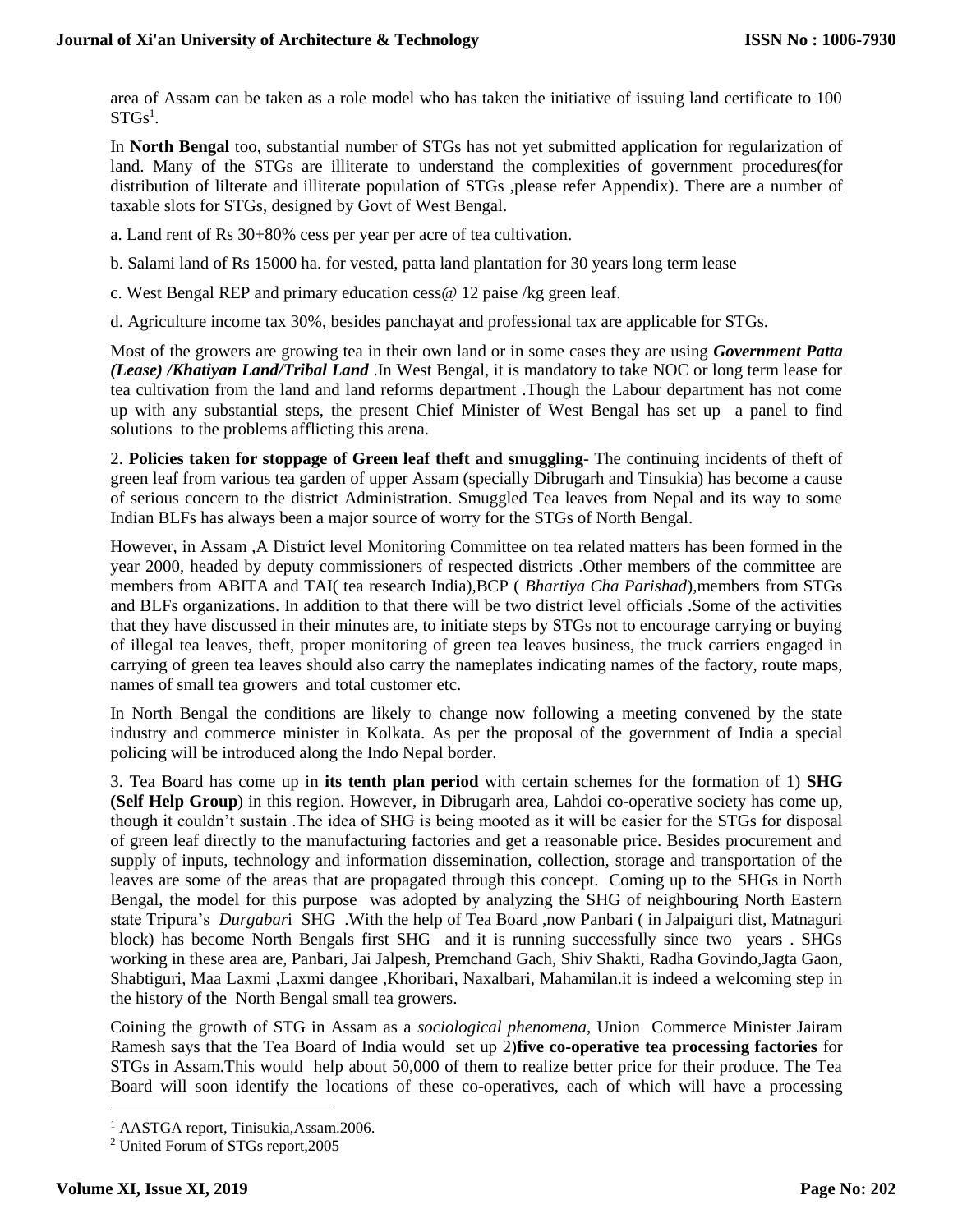capacity of between 200 and 1000 kg per day. The Board will also fund the co operatives and it is expected that each will cost the state exchequer Rs 40 lakhs.

In North Bengal too, STGs do not get remunerative prices for their leaves and at many times, questions have been raised over the quality of tea produced. Like Assam, proposal is adopted by the Tea Board to open at least five factories.

Observation- Two years back, more than four lakh kgs of green leaves were burnt on the way side of national highway in upper Assam as slump in market price have brought havoc amongst the STGs .The price of the green leaves from the peak Rs 12.50 per kg has gone down to Rs 2.30 per kg ,forcing the STGs to burn most of their produce as they neither have the storage capacity nor the adequate machinery to process the tea. <sup>3</sup>The bold steps taken by the TBI to form tea cooperatives in these areas will surely not repeat the tragic history as it occurred in Assam.

4. **Policies of Auctioning and BLFs roles**- In Assam,90% of the STGs sell their green leaf productions to private agencies who act as a middleman to the available processing factories attached to plantations. The price that the STGs receives from the BLF is based on the auction price of some representative factories. But there is no formal list of these 'representatives' factories and there is no transparency on how the BLFs decide the price of green leaf price.

The BLFs have no control over the tea produced by STGs Besides the STGs tend to compensate for the low price by increasing the quality on tea, compromising on quality. The tea Board has stepped into to resolve the ongoing tussle between the STGs and BLF, a meeting has been convened to sort out the serious controversy over price sharing formulae suggested by the Union commerce and industry ministry. Though the ministry has fixed a price sharing formula, the allegation from the STGs end is that the BLFs do not adhere to the formula. Instead they dictate their own and since tea is a perishable item, The STGs have to make distress sales at dirt cheap prices. However, the Tea board Siliguri regional office has taken some positive steps with the help of BLF owners associations and STG associations, like supply of minimum 30% fine leaf green tea leaf and monthly advisory meeting in District level for up gradation of quality. Meanwhile, the govt. of West Bengal enforced complete ban of setting up of New BLFs as per the recommendation of tea committees report(due to the mushrooming of BLFS in the region). Simultaneously, move has been taken up to increase the intake capacity of the existing BLFs.<sup>4</sup>

No steps have been taken up so far in the studied area for the quality up gradation of the machines for the  $BLFs.$ <sup>5</sup>

Observation regarding implementation- For the price sharing formula, the government should come forward with a strategy for properly monitoring the set price sharing formula <sup>6</sup>. For fixing green leaf price

<sup>3</sup> Souvenir entitled Cha ,AASTGA, Philobari, Tinisukia

<sup>4</sup> Ministry of commerce, GOI document.

The average All India auction price of tea was 66.87( 1992) which started moving up significantly from 1998.However ,prices started falling from November 1999 onwards to reach Rs 61.71 per kg in 2000 and 56 per kg in 2003. The low auction price for tea have been a source of concern and the government took steps in 2004 to help the small growers which resulted moderate hikes in prices of tea during 2004. It was due to the introduction of price sharing formula ( 60:40) for equitable sharing of the sale proceeds between the BLFs and STGs. However , the inherent imperfection and poor regulation of this policy has resulted the poor plight of STGs in the form of lower price realization.

<sup>&</sup>lt;sup>5</sup> Small Industries (SIA) Development has already issued an order ( ministry of Commerce ,letter Rc no 56996/ICM2?04 dated 10.12.04) that says during the year 03, GOI through tea Board sanctioned Rs 115.88 lakh to almost 11 Indco tea factories as 50% subsidy under quality up gradation scheme. Now the tea board continues the scheme but with reduced subsidy at 25% of the cost of the scheme. The industries commissioner and Director of industries and commerce has started the assistance from the state government to INDCO tea factory for modernization of machinery under quality up gradation scheme in association with tea board. This kind of step are highly commendable with respect to all STG states .

<sup>&</sup>lt;sup>6</sup> When the prices of green leaf crashed down drastically in TN, the govt took up various steps to solve the problems faced by the STGs .One such step towards the redressal of grievances of STGs is the introduction of ooty tea scheme launched by TN chief Minister. (28.8.01).As per the scheme, the INDCOSERVE participate in the auction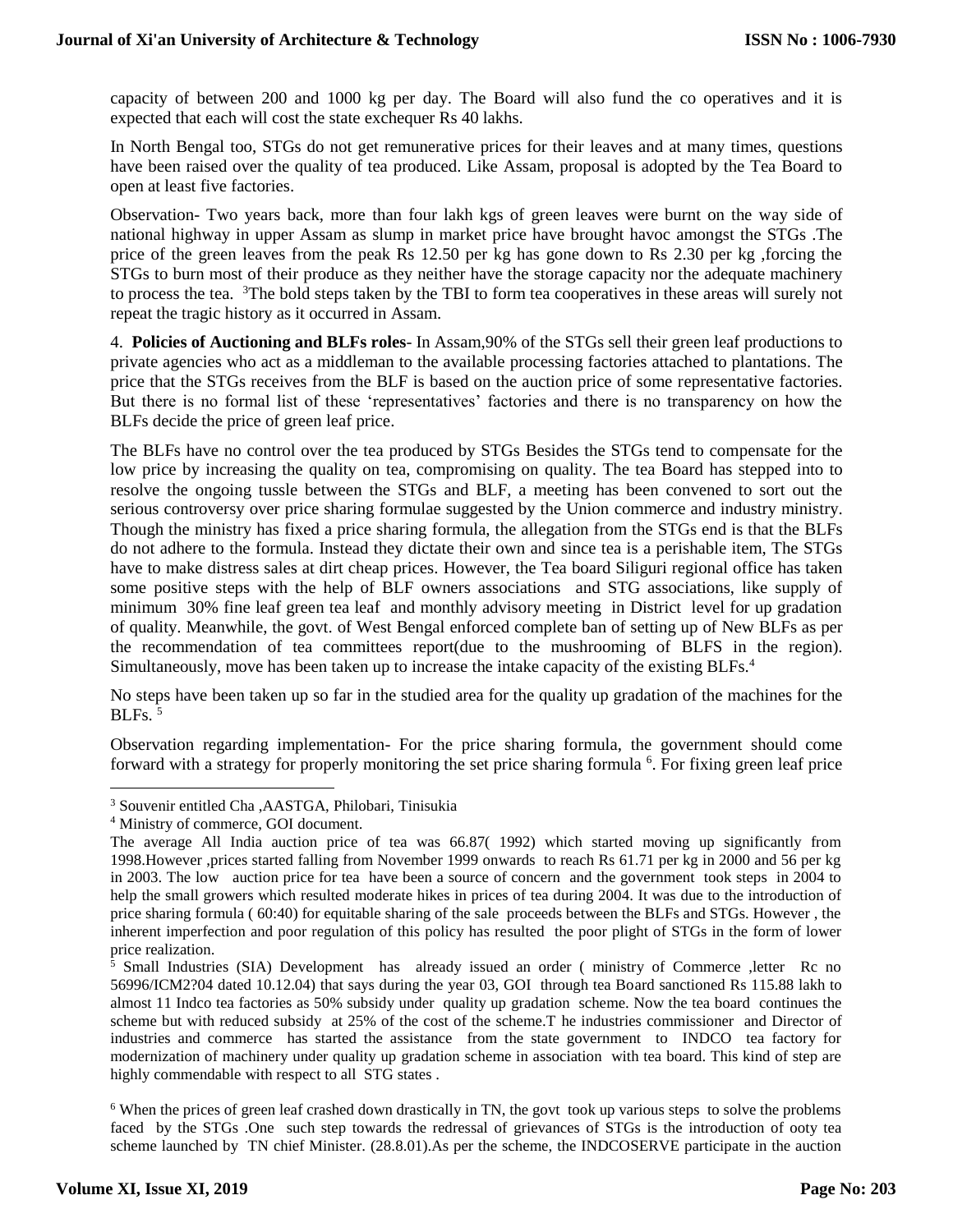formula ,Prof. S Baruah along with Prof R.P. Bhuyan ,Dept. of Tea Husbandry and technology ,Assam Agriculture University has evolved a mechanism whose applicability can be tried.( please see the appendix for greater details).

#### 5.**Policies/moves for research**- TBI greatest contribution to STG sector is **TRA**

( Toklai research institute, formed in the year 1911) which is the oldest tea research institute of the entire globe. TRA has come up with various pamphlets on tea cultivation specifically meant for STGs. Of late Assam Agricultural University Jorhat has also formed STAP (Small **Tea Growers Advisory Programme** ) that tries to involve the STGs in institutionalize training. So far, it has trained almost 10,000 STGs. TBI has also come up with a Tea cell at Diphu for extending advisory services in the non-traditional area of Cachar.In his recent visit to Assam, Union commerce minister ,Jairam Ramesh has announced for setting up of a research consortium between the TRA, Regional Research laboratory(Jorhat) and Assam agricultural University for the benefits of the tea cultivation in general and STGs in particular.<sup>7</sup>

In 2005 ,TRA along with TBI has come up with one crore fund for free technical advisory service to the STGs of West Bengal .A single phone call to the STG advisory cell headed by seven technically knowledgeable person ( Terai branch ,Bengdubi in North Bengal )under a project by Ministry of Commerce can now assist the STGs , in any point of time. Of late, 12 such programmes have already been launched up coupled with quite a number of workshops. .Alternative crops specially Ayurvedic ones are given due importance .along with tea cultivation.

The TRA has also published a bulletin entitled 'Char katha' ( topics related to tea in Bengali) for knowledge dissemination for the STGs.

6 **Establishment of special Directorate**- In order to address the numerous hazards encountered by the STGs in the country in a better manner, The Tea Board of India is going to set up a separate directorate for dealing with matters related to STGs. Union commerce and industry minister Jairam Ramesh is very much hopeful that separate directorate would be able to dispose of the existing hindrances smoothly. Through this directorate the STGs would serve as a focal point for the directorates extension activities aimed at improving the quality, consistency and a price realization for the teas produced by the STGs and for enhancing the export performance from this sector.

Observation-For any meaningful extension work, a closer interface with the grower is essential. Although tea Board is having a tie up arrangement with the tea research institutes for extending technical service to the STGs these agencies because of their limitations with regard to manpower are not in a position to reach out to the growers effectively.<sup>8</sup>

7**. Others**- The Tea Board has chalked out a few policies to ameliorate the problems of STGs of Assam and West Bengal in its tenth five year plan.

a) Small grower's development **scheme** for NE states-(for nontraditional areas).

b) **New area development scheme**- Subsidy is available for STGs. (alongwith big growers)

c) **Price stabilization fund scheme**-With a view to bring stability in terms of income for the STGs.It is being implemented by the government through the Tea Board from 1.5.2000, whereby a subsidy of Rs 8 per kg is provided to the SHGs . Under this ,the STGs will have to pay one time entry fee of Rs 500 and open an account in any nationalized banks after the authorities in this case ,the Tea Board are satisfied about the ownership of land by the participant . As per the provision of the scheme, when prices fall below the normal average, the grower members will not be required to contribute but the government will contribute upto 1,000 per account. When prices move above the normal average, a grower member will have to make a minimum contribution of Rs 1,000 but there will be no contribution from government. A

<sup>,</sup>procedure made tea and market the same after blending and packaging under the brand 'Ooty tea'through public distribution system fair price shops in TN. Similar steps can be launched by the government of the studied states.

 $7$  ibid.

<sup>8</sup> *ibid*. Also see The Hindu,26.6.06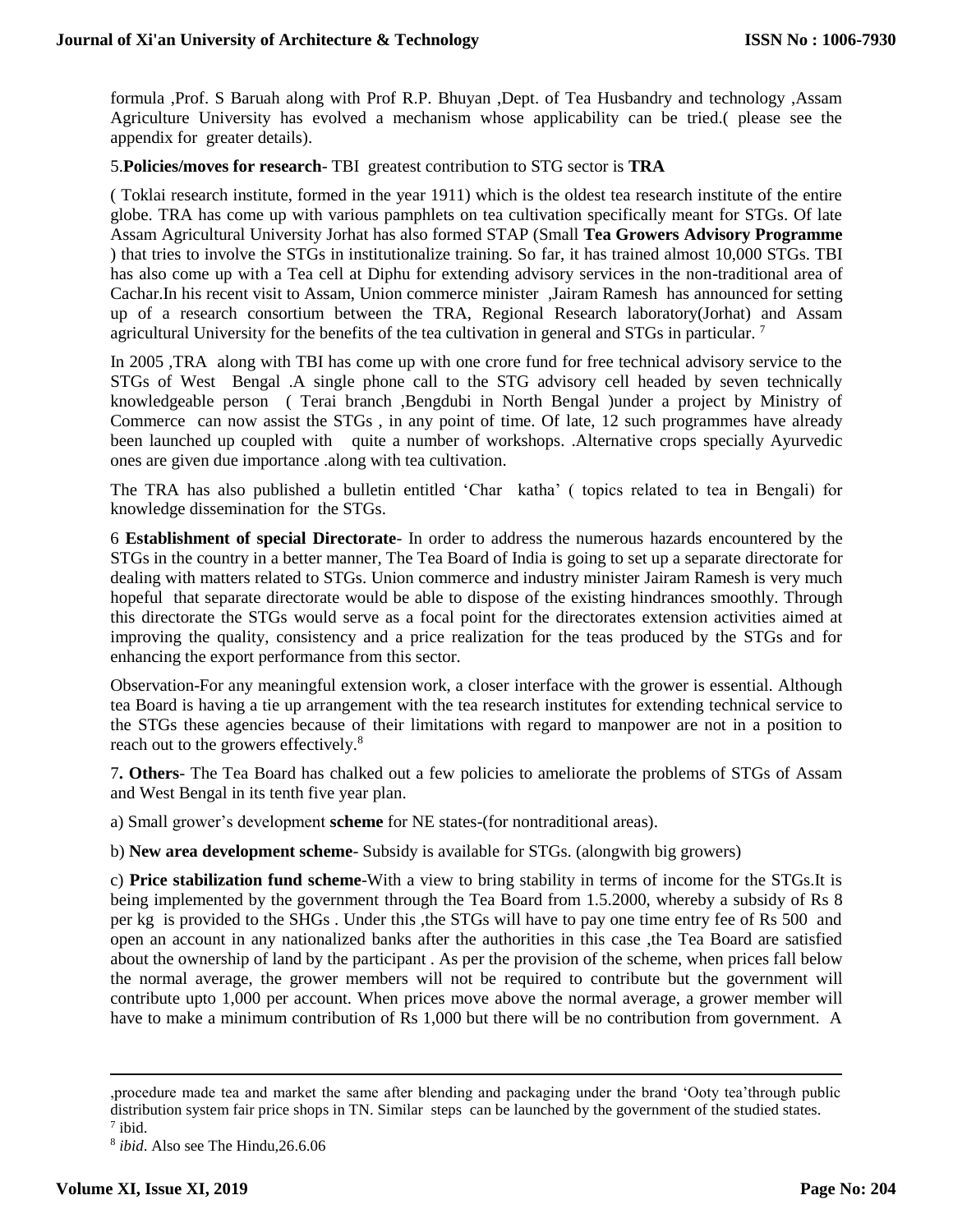Small growers having holding upto four hectares, comes under the purview of this schemes, but the priority is for the growers with the lowest holding size.

d) The STGS of North Bengal, Inspite of non-possession of NOC, are now very close for getting subsidy approved by TBI. According to the TBI officials, these STGs will be now in a position to avail subsidy and soft loans from the Tea Board's various development schemes. However, these gardens had started tea plantation before they got clearance from Tea Board. Thereby, they were not entitled to come under the Board's purview. In spite of this, their cases have been taken seriously by the Board, considering their present suffering due to falling prices.

e) The Reserve Bank of India has also advised the member banks of the state level bankers committee (SLBC) to extend debt relief to STGs .Now banks have agreed to extend fresh working capital limits up to 2 lakhs at an interest rate of 9%.

8. **Financial Assistance** during 10<sup>th</sup> plan period under Development Grant Cass plan in Assam by Tea Board of India are as follows,  $(Rs \text{ in Lakhs})^9$ 

| <b>S. No.</b> | <b>Different headings</b>             | <b>Year 02-03</b> | <b>Year 03-04</b> | <b>Year 04-05</b> |
|---------------|---------------------------------------|-------------------|-------------------|-------------------|
|               | To AAU for advisory services to STG s | 20.00             |                   | 14.00             |
| 2             | To Lahdoi co-operative society        | 19.56             |                   |                   |
| $\mathcal{F}$ | For workshop                          |                   |                   |                   |
| 4             | Vehicles for carrying green leaf      |                   |                   |                   |
| 5             | <b>SG</b> to TRA                      |                   |                   | 33.00             |
| 6             | For setting up of tea nurseries       |                   |                   |                   |
|               | Study tour                            | 1.00              |                   | 13.45             |
| 8             | Imparting training                    |                   |                   |                   |
| 9             | Strengthening of boards offices       |                   |                   | 03.44             |
| 10            | Publishing bulletins by STG           |                   |                   | 01.12             |
| 11            | Stake holders conference              |                   |                   |                   |
| 12            | Quality awareness programme           |                   | 0.87              |                   |
|               | Total                                 | 40.56             | 0.87              | 65.01             |

**Table 1.3: Financial Assistance rendered by TBI**

9. TBI's support scheme to Assam also includes establishment of **demonstration plots** in the important areas of STG concentration, and supply of high yielding planting materials at subsidized rates. Setting up of nurseries for supply of plantation materials to the STGs, Organizing study tours for the STGs of North East to the other STG areas are some of the steps taken by thr Board .Now TBI would also take a delegation of STGS to Kenya, Sri Lanka, Indonesia and Vietnam to enable them to learn about efficient tea production.

However, **Workshops conducted for the STGs of North Bengal** over years are as follows:

| Year    | Number of workshops conducted | No of participants | <b>Ammount</b> spend |
|---------|-------------------------------|--------------------|----------------------|
| 01-02   |                               | 306                | 93541.00             |
| $02-03$ |                               | 1332               | 286545               |
| 2003    |                               | 625                | 121955.92            |
| 2004    |                               | 1644               | 270259               |
| 2005    |                               | 3897               | 774500.99            |

Source-TBI, Siliguri

10. The STGs across the country are coming together to form a federation to create a common platform to represent their issues. An in –principle agreement had been reached with the STGs of Assam, West

<sup>9</sup> TBI reports ,Guwahati.

Also see.Tea plantation Development scheme for STGs .www.commerce.nic.in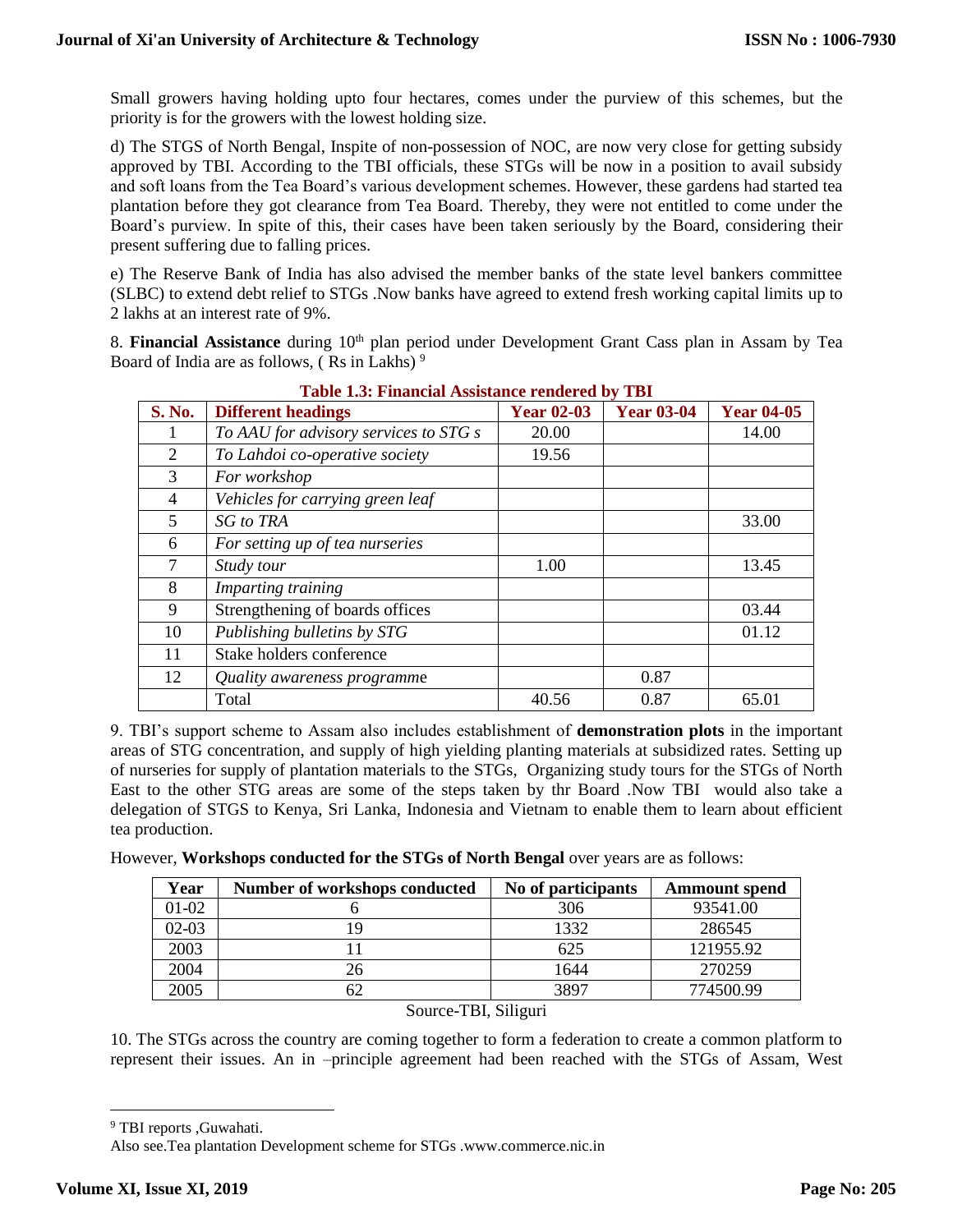Bengal, Nillgiris and Himachal Pradesh. Consent was awaited from the STGs of Kerala. Though this process is in a initial stage, with due course of time, this will change the present face of STGs.

#### **11. Other observations**

- **1. Problems in Land Use Pattern-** Tea is a land based industry which occupied nearly 2.4 lakh ha. of area in Assam. As a late comer, ( for the growth of STG over the years ,please refer appendix) the small sector virtually found very little virgin highland. So most of the land used by growers may be considered as 'second grade' land for growing tea. Some of them grow tea in ceiling surplus land, grazing land or government land – allotted or encroached or on their own land which were underutilized .The land used by growers can broadly be divided as:
- a. *Virgin land* In this category, village wood lots, degraded forests land allotted or encroached, government fellow land are included in which land remained unutilized for agricultural activities.
- b. *Crop replaced land*-This category occupies major portion of the area under small-scale tea cultivation. Such areas include replacement of bamboo, areca nut, Som trees, sugarcane, orange, pineapple, and vegetable cultivation and so on.
- c. *Marginal land*-In this category government grazing land, paddy nursery, high land paddy area, barren land of various nature can be included .This category of land requires suitable rehabilitation before starting tea cultivation.
- d. *Unsuitable land*-this is a land which is not at all suitable to grow tea commercially. Low land, shallow sandy areas, degraded land used previously under various industrial purposes comes under this category.

The data on land use pattern throughout the state is not available, however, research revealed that around 35% of the total landholding under STGs are virgin and the rest were planted by uprooting village woods, Areca Nut (Betel Nut or *Tamul* in Assamese) plantation, Bamboo etc. ( applicable in upper Assam)This is a shocking matter so far our ecological balance is concerned. The unique traditional farming system of Assam, which is self-sustained in nature, has been collapsed due to unsystematic growth of small tea units.

| Table 1.2: Changing Land Use Pattern in Dibrugarh District-% of Land under various categories |  |  |  |
|-----------------------------------------------------------------------------------------------|--|--|--|
| diverted for Tea Plantation                                                                   |  |  |  |

| <b>Land category</b> | % Of Land Category Diverted |  |
|----------------------|-----------------------------|--|
| Virgin               | 35.43                       |  |
| Bamboo               | 28.34                       |  |
| Paddy                | 14.12                       |  |
| Areca Nut            | 13.46                       |  |
| <b>Forest Tree</b>   | 3.93                        |  |
| Other Crop           | 4.72                        |  |

Source- Research Article by Swapon Baruah and Madan Taparia presented in Dibrugarh University in the year 2004.

Steps should be taken up to re-establish the ecological balance which has been destroyed by indiscriminate destruction of flora of this region. The potentiality of production of organic tea is to be explored in view of market demand.

2. **Registration of STGs** – In **Assam**, there are almost 50,000 scattered STGs but only 1200 are registered with Tea Board so far. Lack of periodic patta is the prime cause for this problem. Moreover there are three nodal agencies for STGs i.e. AASTGA (All Assam Small Tea growers Association), ABSTGA( All Bodoland STG), Cachar STG association, though due to lack of knowledge, a huge number of STGs have not yet registered which follows the problem of traceability. It is also to be noted that the activities of the organization has been slackened in the last few years .The STGs who are the members are now drifted apart from this parent organization.

Though in reality, there are almost 15000 STGs scattered in entire **North Bengal**, the registered ones are only 644, as per the records of following nodal associations of STGs of North Bengal.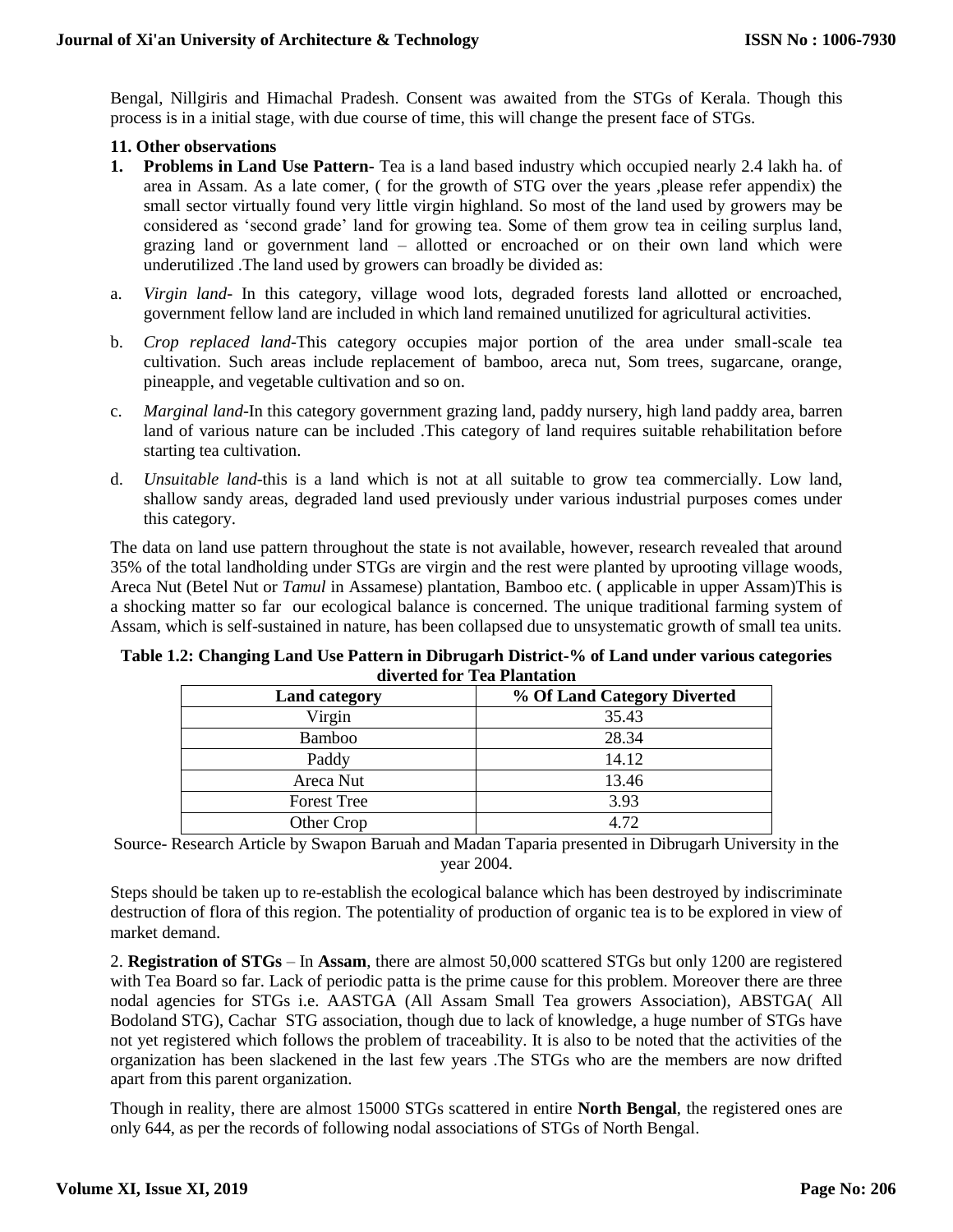- *North Bengal Small Tea Planters Association* (1994) in Siliguri.
- *United forum of STG* (2002) in Bagdogra.

The scattered STGs are not coming up for the registration. Therefore, there is an acute problem of tracing more than 95% of the STGs.

*Observation regarding policy*- No substantial policy has been taken up to re-organize the scattered SHGs.

As a solution to this problem, steps should be taken up to popularize the registration process of the STGs. The format for the registration should get due publicity in vernacular language for easy understanding so that the attached undue fear related to registration will fade away. In addition to this, as land is a state subject, regularization of land in a time bound frame is a must.

3. **Well Knit Marketing and policy** - In absence of well-knit marketing channel for the produce of STGs, the growers are always at the receiving end. As mentioned earlier, the entire exercise of selling green tea leaf is dictated by the factory owners. There are almost 150 BLFs scattered in Assam but they do not have any mechanism to decide on the remunerative price for the green leaves that the STGs produce. Per kg cost of production of green leaf is Rs 8.50 paise.(including the laborer's charge) However ,the BLFs have fixed the price of green leaf as Rs 7 ( including the transportation cost).The STGs take the help of the agents to reach the BLFs. Unless the STGs do not have the 'Chalan' ( permit ) issued by these BLFs ,they have to sell their tea through the agents. The problem is further compounded by the fact that some of the STGs tend to supply green leaf of inferior quality (coarse and damaged leaf). The transportation of green leaf is another associated problem which ultimately helped the growth of agents, who eat away a major chunk of grower's profit. As a solution and to ensure the production of quality of tea, it is imperative to have an effective co-ordination amongst STGs, green leaf transporters, bought leaf factories (BLFs) agents and owners, so that all of them are involved in the production of quality tea maintaining the code i.e. two leaf and a bud. In this regard replanting young bushes on a regular basis will surely help. Proper branding of the STGs product in near future as a heath drink can also be considered. Though the Tea Board is responsible for implementation of various statutory and regulatory orders issued by government ,with respect to tea legislation, business license for tea experts, no move has been taken up for SHG sector.

Recently, a new concept of **future exchange** (concept developed by Prof of economics A Damodaran of IIPM), which may be a good marketing tool in tea trade will also help even the small tea growers in near future.

4. **Policies related to labor issues**- As the STGs do not come under the Plantation Labour Act, they and the seasonal laborer do not avail any of the security or benefits.

Therefore, it is very important to strengthen the policies related to the small tea growers in India as a whole and help them to establish their brand in the world market besides, providing them a place to reap the benefit of their hard work.

### **REFERENCES**

- 1. Field studies in Assam and West Bengal.
- 2. Minutes of Government of India on STGs.
- 3. Tea Board of India Reports.
- 4. Tea bulletin of Assam and West Bengal.(2006-09)
- 5. Assam Branch of Indian Tea Association(ABITA) Bulletin
- 6. Baruah,S, Taparia,M (2004). Small Tea Growers of Assam –Status and Strategies, paper presented at the symposium on Tea Industry of Assam on Feb 10, Dibrugarh University ,Assam.
- 7. Choudhury, Sanghamitra (2006). 'Small Tea Growers of Assam: Problems and Prospects', unpublished report submitted to Centre For Education and Policy, New Delhi.